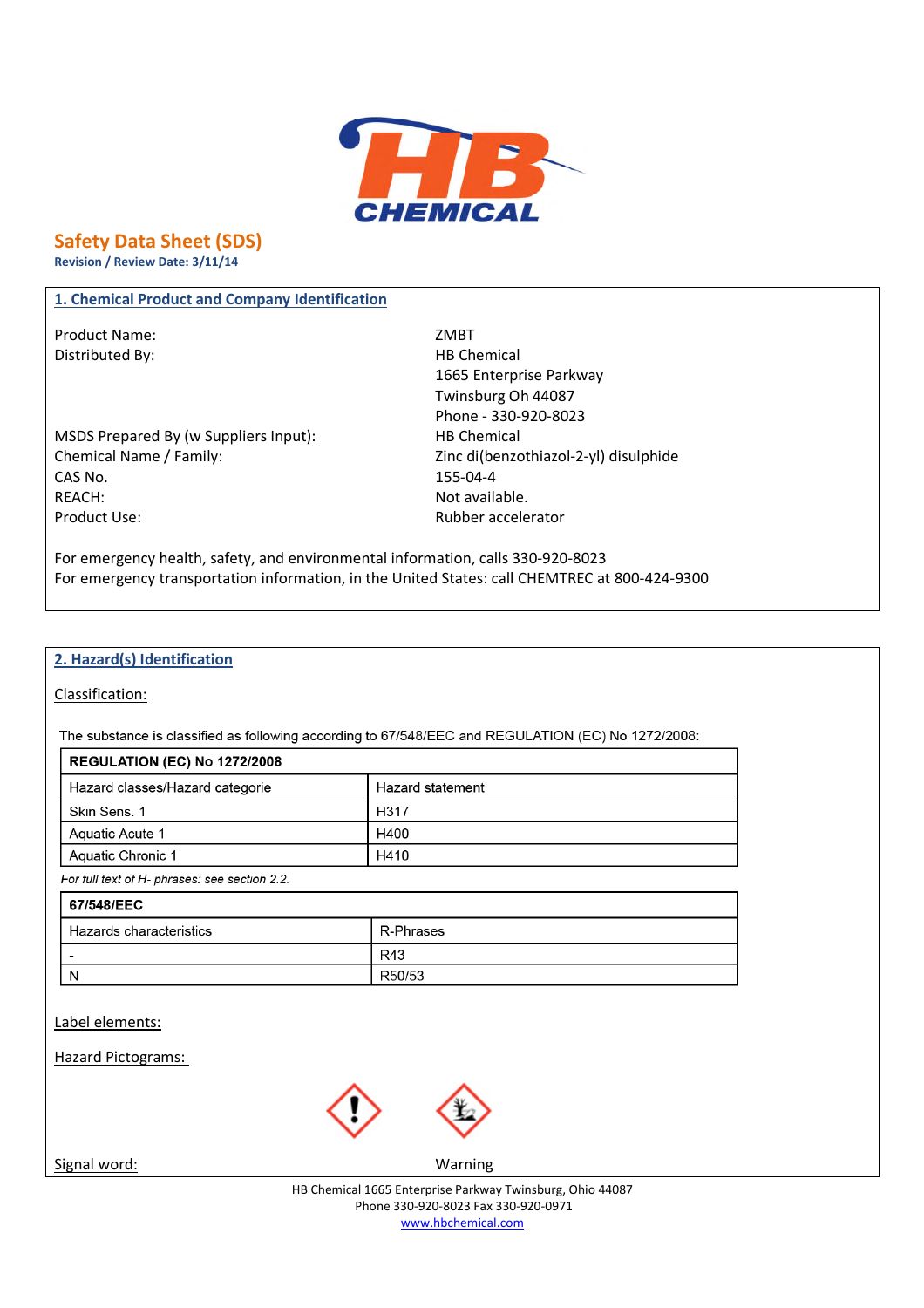| Hazard Statement:        | H317 May cause an allergic skin reaction.<br>H410 Very toxic toxic to aquatic life with long lasting effects.                                                                                                                                                                                                                                                                                                                                                                                                                                                    |
|--------------------------|------------------------------------------------------------------------------------------------------------------------------------------------------------------------------------------------------------------------------------------------------------------------------------------------------------------------------------------------------------------------------------------------------------------------------------------------------------------------------------------------------------------------------------------------------------------|
| Precautionary statement: | P261 Avoid breathing dust/fume/gas/mist/vapors/spray.<br>P272 Contaminated work clothing should not be allowed out of<br>the workplace.<br>P280 Wear protective gloves/protective clothing/eye<br>protection/face protection.<br>P273 Avoid release to the environment.<br>P302 + P352 IF ON SKIN: Wash with plenty of soap and water.<br>P333 + P313 If skin irritation or rash occurs: Get medical<br>advice/attention.<br>P363 Wash contaminated clothing before reuse.<br>P391 Collect spillage.<br>P501 Dispose of contents/container to local regulations. |
| Other hazards:           | Not applicable.                                                                                                                                                                                                                                                                                                                                                                                                                                                                                                                                                  |

| 3. Composition / Information on Ingredients |                                       |                     |           |           |               |
|---------------------------------------------|---------------------------------------|---------------------|-----------|-----------|---------------|
|                                             | Substance/Mixture                     |                     | Substance |           |               |
|                                             | Ingredients:                          |                     |           |           |               |
|                                             | <b>Chemical Name</b>                  | Registration<br>No. | CAS No.   | EC No.    | Concentration |
|                                             | Zinc di(benzothiazol-2-yl) disulphide | N/A                 | 155-04-4  | 205-840-3 | 96%           |
|                                             |                                       |                     |           |           |               |

| <b>4. First Aid Measures</b>       |                                                                                                                                                                                                                                                                                                                                                                                                                                                                                                                                                                                                                                                                                                                                                          |
|------------------------------------|----------------------------------------------------------------------------------------------------------------------------------------------------------------------------------------------------------------------------------------------------------------------------------------------------------------------------------------------------------------------------------------------------------------------------------------------------------------------------------------------------------------------------------------------------------------------------------------------------------------------------------------------------------------------------------------------------------------------------------------------------------|
| Description of first aid measures: | In all cases of doubt, or when symptoms persist, seek medical<br>attention.                                                                                                                                                                                                                                                                                                                                                                                                                                                                                                                                                                                                                                                                              |
| Inhalation:                        | Move exposed person to fresh air. Keep person warm and at<br>rest. If not breathing, if breathing is irregular or if respiratory<br>arrest occurs, provide artificial respiration or oxygen by trained<br>personnel. It may be dangerous to the person providing aid to<br>give mouth-to mouth resuscitation. Get medical attention if<br>adverse health effects persist or are severe. If unconscious,<br>place in recovery position and get medical attention<br>immediately. Maintain an open airway. Loosen tight clothing<br>such as a collar, tie, belt or waistband. In case of inhalation of<br>decomposition products in a fire, symptoms may be delayed.<br>The exposed person may need to be kept under medical<br>surveillance for 48 hours. |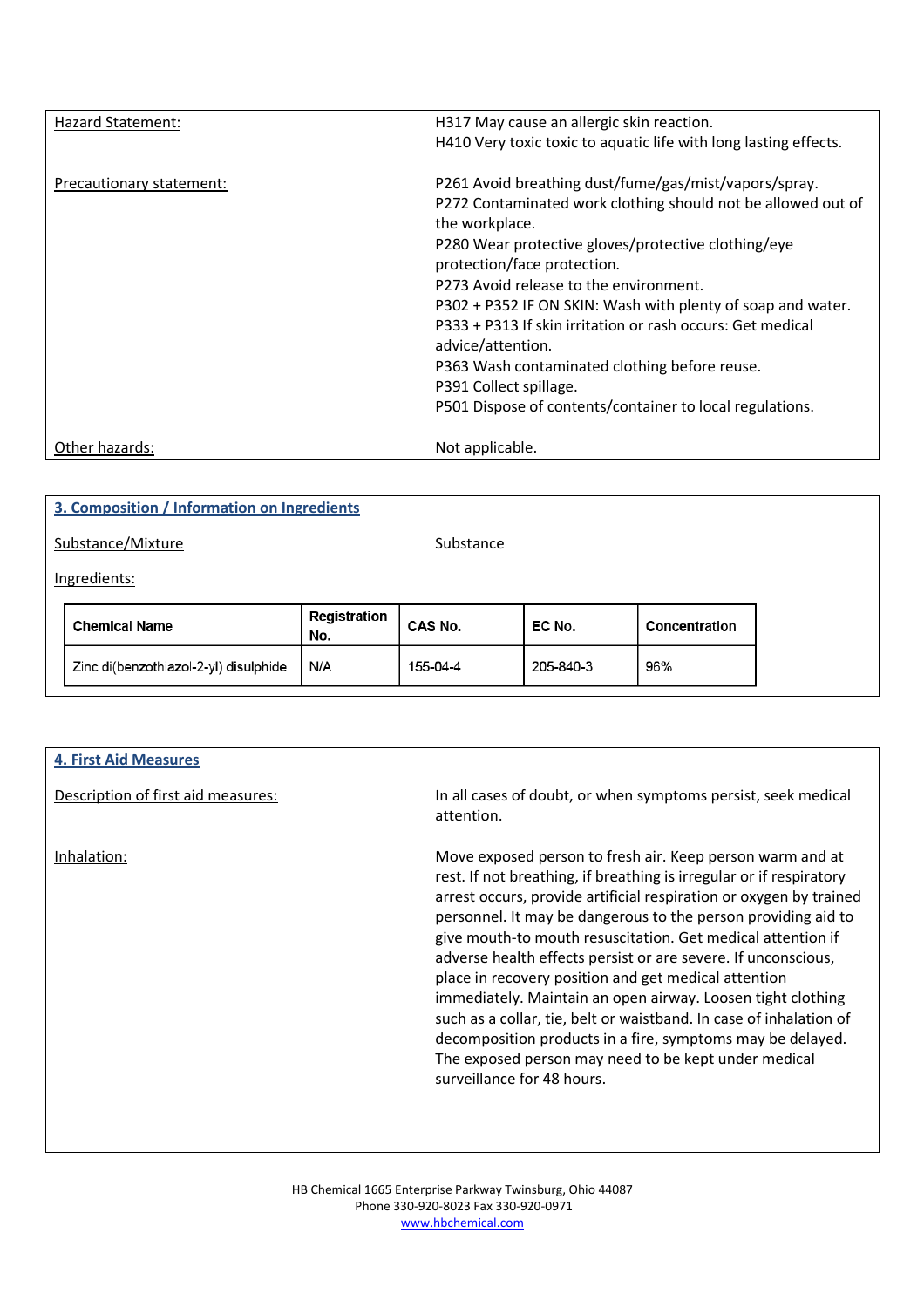| Eyes:                                                                             | Immediately flush eyes with plenty of water, occasionally lifting<br>the upper and lower eyelids. Check for and remove any contact<br>lenses. Continue to rinse for at least 10 minutes. Get medical<br>attention if irritation occurs.                                                                                                                                                                                                                                                                                                                                                                                                                                                                                                                                            |
|-----------------------------------------------------------------------------------|------------------------------------------------------------------------------------------------------------------------------------------------------------------------------------------------------------------------------------------------------------------------------------------------------------------------------------------------------------------------------------------------------------------------------------------------------------------------------------------------------------------------------------------------------------------------------------------------------------------------------------------------------------------------------------------------------------------------------------------------------------------------------------|
| Skin:                                                                             | Flush contaminated skin with plenty of water. Remove<br>contaminated clothing and shoes. Continue to rinse for at least<br>10 minutes. Get medical attention. In the event of any<br>complaints or symptoms, avoid further exposure. Wash clothing<br>before reuse. Clean shoes thoroughly before reuse.                                                                                                                                                                                                                                                                                                                                                                                                                                                                           |
| Ingestion:                                                                        | Wash out mouth with water. Move exposed person to fresh air.<br>Keep person warm and at rest. If material has been swallowed<br>and the exposed person is conscious, give small quantities of<br>water to drink. Stop if the exposed person feels sick as vomiting<br>may be dangerous. Do not induce vomiting unless directed to<br>do so by medical personnel. If vomiting occurs, the head should<br>be kept low so that vomit does not enter the lungs. Get medical<br>attention if adverse health effects persist or are severe. Never<br>give anything by mouth to an unconscious person. If<br>unconscious, place in recovery position and get medical<br>attention immediately. Maintain an open airway. Loosen tight<br>clothing such as a collar, tie, belt or waistband |
| Most important symptoms and effects,<br>Both acute and delayed:                   | May cause an allergic skin reaction.                                                                                                                                                                                                                                                                                                                                                                                                                                                                                                                                                                                                                                                                                                                                               |
| Indication of any immediate medical attention and<br>Special treatment needed:    | if skin irritation or rash occurs, get medical advice/attention.                                                                                                                                                                                                                                                                                                                                                                                                                                                                                                                                                                                                                                                                                                                   |
|                                                                                   |                                                                                                                                                                                                                                                                                                                                                                                                                                                                                                                                                                                                                                                                                                                                                                                    |
| <b>5. Fire-Fighting Measures</b>                                                  |                                                                                                                                                                                                                                                                                                                                                                                                                                                                                                                                                                                                                                                                                                                                                                                    |
| <b>Suitable Extinguishing Media:</b>                                              | In case of fire, use water spray (fog), foam, dry chemical or Co <sub>2</sub> .                                                                                                                                                                                                                                                                                                                                                                                                                                                                                                                                                                                                                                                                                                    |
| Unsuitable extinguishing Media:                                                   | Not available.                                                                                                                                                                                                                                                                                                                                                                                                                                                                                                                                                                                                                                                                                                                                                                     |
| Special hazards arising from the substance<br>mixture:                            | No specific fire or explosion hazard. Decomposition products<br>may include the following materials: Carbon oxides, nitrogen<br>oxides, sulfur oxides, metal oxide/oxides.                                                                                                                                                                                                                                                                                                                                                                                                                                                                                                                                                                                                         |
| Special firefighting methods and special<br>Protective actions for fire-fighters: | Fire-fighters should wear appropriate protective equipment and<br>self-contained breathing apparatus (SCBA) with a full face-piece                                                                                                                                                                                                                                                                                                                                                                                                                                                                                                                                                                                                                                                 |

operated in positive pressure mode.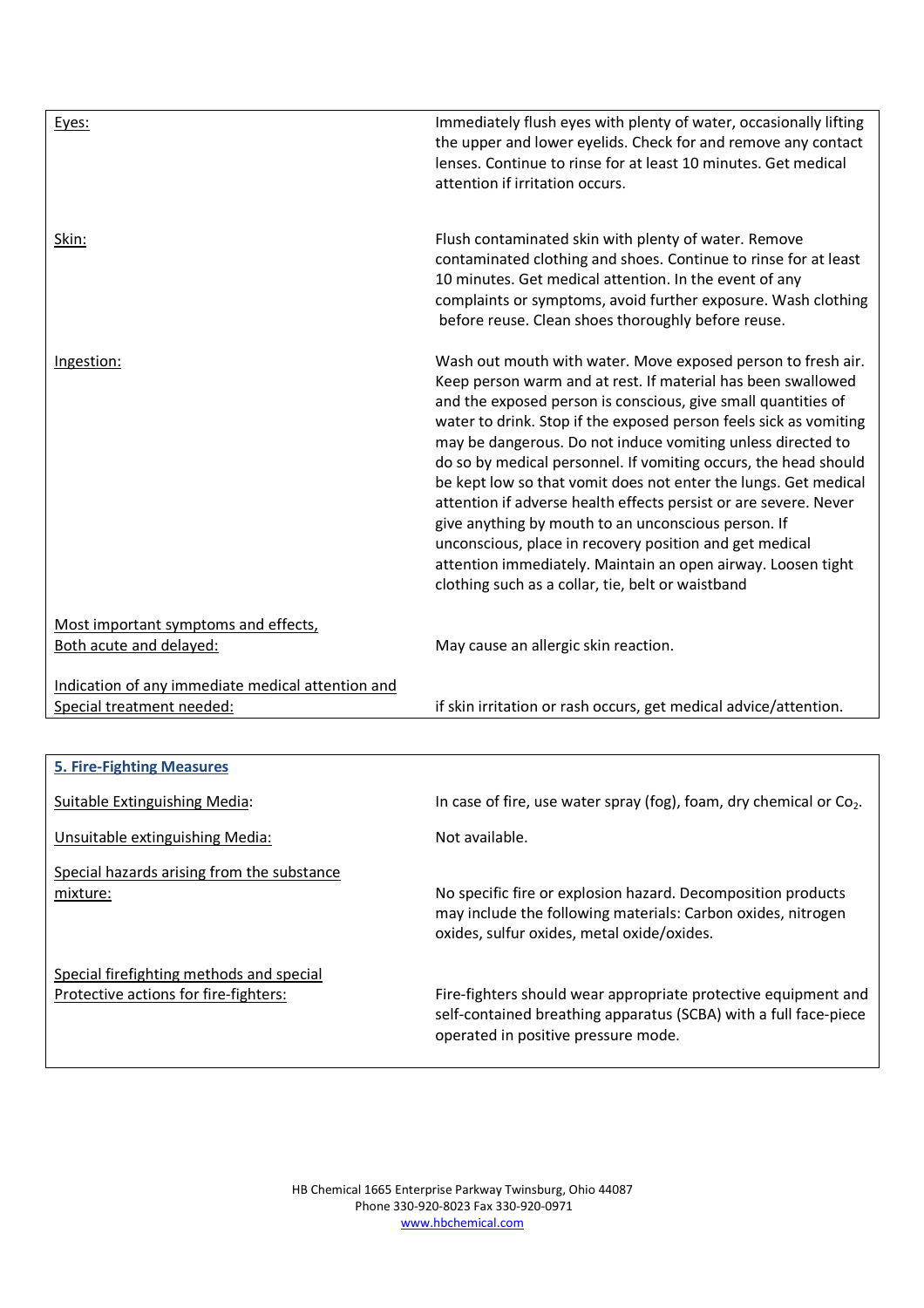**6. Accidental Release Measures**

|  | Personal precautions, protective equipment and emergency procedures |  |  |  |  |
|--|---------------------------------------------------------------------|--|--|--|--|
|--|---------------------------------------------------------------------|--|--|--|--|

| <u>r croonal precaduons, protective equipment and emergency procedures</u><br>For non-emergency personnel: | No action shall be taken involving any personal risk or without                                                                                                                                                                                                                                                                                                                              |
|------------------------------------------------------------------------------------------------------------|----------------------------------------------------------------------------------------------------------------------------------------------------------------------------------------------------------------------------------------------------------------------------------------------------------------------------------------------------------------------------------------------|
|                                                                                                            | Suitable training. Keep unnecessary and unprotected personnel                                                                                                                                                                                                                                                                                                                                |
|                                                                                                            | from entering. Do not touch or walk through spilt material.                                                                                                                                                                                                                                                                                                                                  |
|                                                                                                            | Provided adequate ventilation. Put on appropriate personal                                                                                                                                                                                                                                                                                                                                   |
|                                                                                                            | protective equipment.                                                                                                                                                                                                                                                                                                                                                                        |
| For Emergency reponders:                                                                                   | Wear an appropriate NIOSH/MSHA approved respirator if dust<br>is generated.                                                                                                                                                                                                                                                                                                                  |
| <b>Environmental Precaution:</b>                                                                           | Avoid dispersal of spilt material and runoff and contact with<br>soil, waterways, drains and sewers. Inform the relevant<br>authorities if the product has caused environmental<br>pollution (sewers, waterways, soil or air). Toxic to aquatic<br>organisms, may cause long-term adverse effects in the aquatic<br>environment.                                                             |
| Methods for Containment and Cleaning up:                                                                   | Large spill: Move containers from spill area. Prevent entry into                                                                                                                                                                                                                                                                                                                             |
|                                                                                                            | sewers, water courses, basements or confined areas. Vacuum or<br>sweep up material and place in a designated, labelled waste<br>container. Dispose of via a licensed waste disposal contractor.<br>Small spill: Move containers from spill area. Vacuum or sweep<br>up material and place in a designated, labelled waste container.<br>Dispose of via a licensed waste disposal contractor. |
| Reference to other sections:                                                                               | See Section 7 for information on safe handling.                                                                                                                                                                                                                                                                                                                                              |
|                                                                                                            | See Section 8 for information on personal protection<br>equipment.                                                                                                                                                                                                                                                                                                                           |

| 7. Handling and Storage:               |                                                                                                                                                                                                                                                                                                                                                                                                                                                                                                                                                                                                                                                                                                                                                                                                                                                                                                     |
|----------------------------------------|-----------------------------------------------------------------------------------------------------------------------------------------------------------------------------------------------------------------------------------------------------------------------------------------------------------------------------------------------------------------------------------------------------------------------------------------------------------------------------------------------------------------------------------------------------------------------------------------------------------------------------------------------------------------------------------------------------------------------------------------------------------------------------------------------------------------------------------------------------------------------------------------------------|
| <b>Precautions for safe handling:</b>  |                                                                                                                                                                                                                                                                                                                                                                                                                                                                                                                                                                                                                                                                                                                                                                                                                                                                                                     |
| Protective measures:                   | Put on appropriate personal protective equipment. Eating,<br>drinking and smoking should be prohibited in areas where this<br>material is handled, stored and processed. Workers should<br>wash hands and face before eating, drinking and smoking.<br>Persons with a history of skin sensitization problems should not<br>be employed in any process in which this product is used. Do<br>not get in eyes or on skin or clothing. Do not ingest. Avoid<br>release to the environment. Keep in the original container or an<br>approved alternative made from a compatible material, kept<br>tightly closed when not in use. Empty containers retain product<br>residue and can be hazardous. Advice on general occupational<br>hygiene: Do not eat, drink and smoke in work areas. Wash<br>hands after use. Remove contaminated clothing and protective<br>equipment before entering eating areas. |
| Conditions for safe storage, including |                                                                                                                                                                                                                                                                                                                                                                                                                                                                                                                                                                                                                                                                                                                                                                                                                                                                                                     |
| any incompatibilities:                 | Store in accordance with local regulations. Store in original<br>container protected from direct sunlight in a dry, cool and well-                                                                                                                                                                                                                                                                                                                                                                                                                                                                                                                                                                                                                                                                                                                                                                  |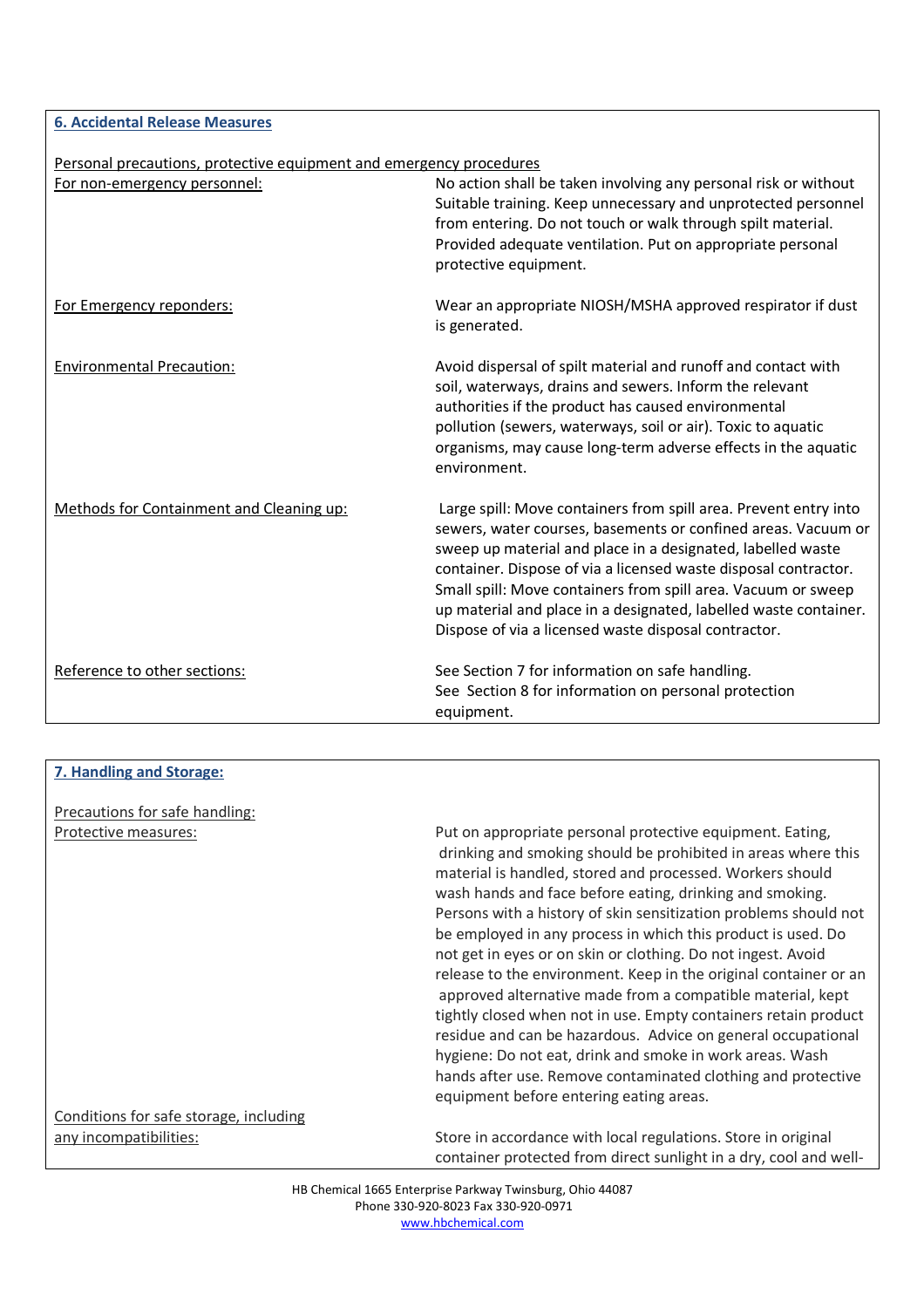ventilated area, away from incompatible materials and food and drink. Keep container tightly closed and sealed until ready for use. Containers that have been opened must be carefully resealed and kept upright to prevent leakage. Do not store in unlabelled containers. Use appropriate containment to avoid environmental contamination. Packaging materials: Recommended: Use original container. Remarks: Take precautionary measures against electrostatic discharges.

Specific end use(s): Not applicable.

| 8. Exposure Controls / Personal Protection           |                                                                                                                                                                                                                                                                                                                     |
|------------------------------------------------------|---------------------------------------------------------------------------------------------------------------------------------------------------------------------------------------------------------------------------------------------------------------------------------------------------------------------|
| Control parameters:<br>Occupational exposure limits: | Not available.<br>Additional exposure limits under the conditions of use: Not<br>available.<br>DNEL/DMEL and PNEC-Values: Not available.                                                                                                                                                                            |
| <b>Exposure Controls:</b>                            | Avoid dust generation. Ensure good ventilation and local<br>exhaustion of working area.                                                                                                                                                                                                                             |
| <b>Respiratory Protection:</b>                       | Use a properly fitted, air-purifying or air-fed respirator<br>complying with an approved standard if a risk assessment<br>indicates this is necessary. Respirator selection must be based<br>on known or anticipated exposure levels, the hazards of product<br>and safe working limits of the selected respirator. |
| <b>Protective Gloves:</b>                            | Material Nitrile rubber. Minimum layer thickness:0,11mm.<br>Break through time: > 480 min.                                                                                                                                                                                                                          |
| Eye Protection:                                      | Safety eyewear complying with an approved standard should be<br>used when a risk assessment indicates this is necessary to avoid<br>exposure to liquid splashed, mist, gases or dust.<br>Recommended: safety glasses with side-shields.                                                                             |
| <b>Skin and Body Protection:</b>                     | Personal protective equipment for the body should be selected<br>based on the task being performed and the risks involved and<br>should be approved by a specialist before handling this product.                                                                                                                   |
| Thermal hazards:                                     | Wear suitable protective clothing to prevent heat.                                                                                                                                                                                                                                                                  |
| Environmental exposure controls:                     | Avoid discharge into the environment. According to Local<br>regulations, Federal and official regulations.                                                                                                                                                                                                          |

| 9. Physical and Chemical Properties |                                                           |  |
|-------------------------------------|-----------------------------------------------------------|--|
| <b>Physical Form:</b>               | Solid                                                     |  |
| Appearance & Odor:                  | Pale yellow/Not available                                 |  |
| Odour threshold:                    | Not available                                             |  |
| <u>pH:</u>                          | Not available                                             |  |
|                                     | HR Chemical 1665 Enternrise Parkway Twinshurg, Ohio 44087 |  |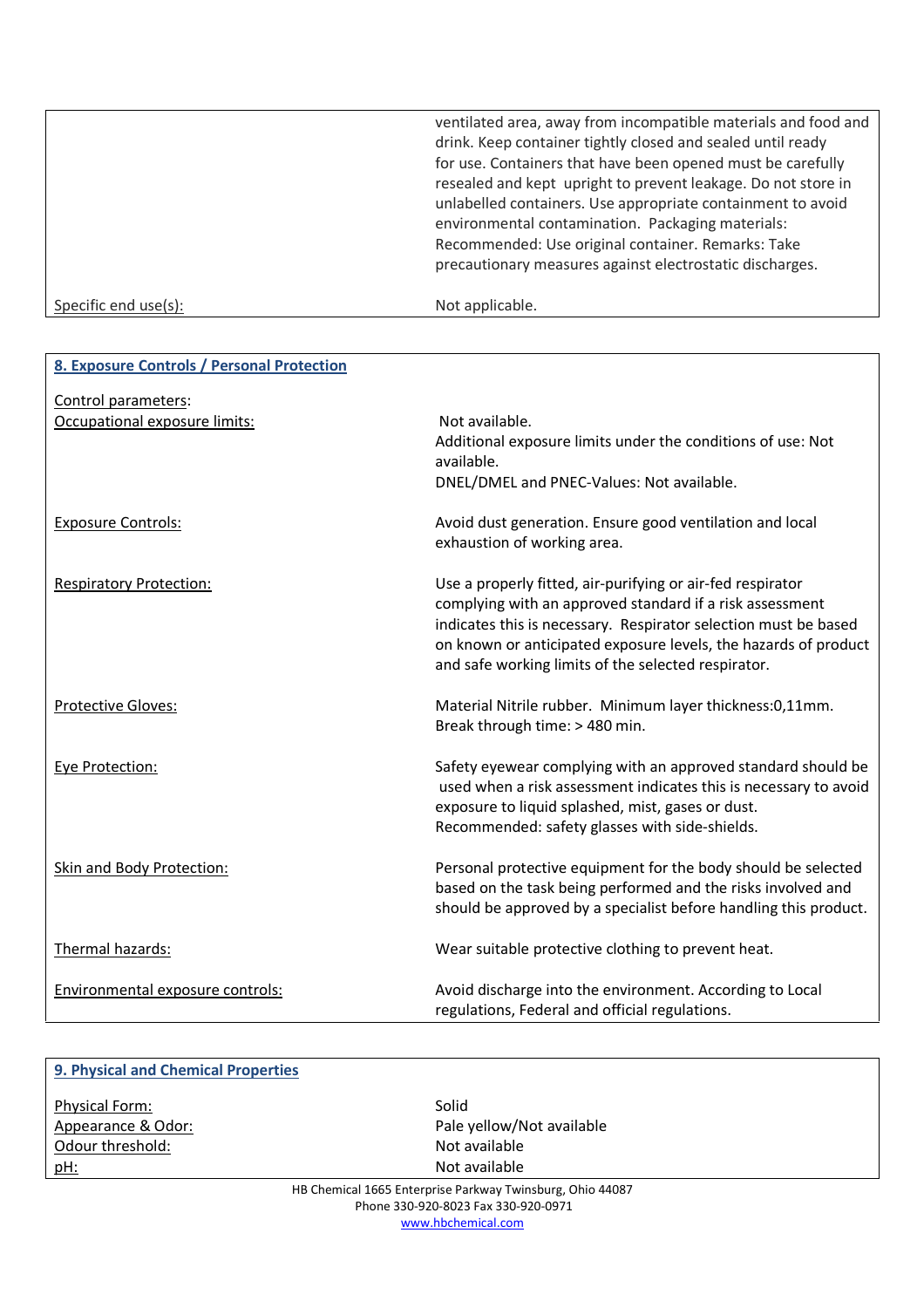| Melting point/range (°C):                  | $\geq$ 300°C                                                     |
|--------------------------------------------|------------------------------------------------------------------|
| Boiling point/range (°C):                  | Not available                                                    |
| Flash point (°C):                          | Not available                                                    |
| Evaporation rate:                          | Not available                                                    |
| Flammability limit - lower (%):            | Not available                                                    |
| Flammability (solid, gas):                 | Not a readily combustible solid.                                 |
| Ignition temperature (°C):                 | Not available                                                    |
| Upper/lower flammability/explosive limits: | Not available                                                    |
| Vapour pressure (20°C):                    | Not available                                                    |
| Vapour density:                            | Not available                                                    |
| <b>Relative Density:</b>                   | 1.63 $g/cm3$                                                     |
| Bulk density (kg/m3):                      | Not available                                                    |
| Water solubility (g/l):                    | ca. 20.6 mg/L(20°C, PH= 6.3)                                     |
| n-Octanol/Water (log Po/w):                | Not available                                                    |
| Auto-ignition temperature:                 | Not available                                                    |
| Decomposition temperature:                 | Not available                                                    |
| Viscosity, dynamic (mPa.s):                | Not available                                                    |
| <b>Explosive properties:</b>               | Not available                                                    |
| Oxidising properties:                      | Not available                                                    |
| Molecular Formula:                         | C14H8N2S4Zn                                                      |
| Molecular Weight:                          | 397.88                                                           |
|                                            |                                                                  |
| Other information:                         | Fat solubility(solvent- oil to be specified) etc: Not available  |
|                                            | Surface tension: Not available                                   |
|                                            | Dissociation constant in water(pKa): Not available               |
|                                            | Oxidation-reduction Potential: Not available                     |
|                                            | Specific gravity: Not available                                  |
|                                            |                                                                  |
|                                            |                                                                  |
| <b>10. Stability and Reactivity</b>        |                                                                  |
|                                            | The substance is stable under normal storage and handling        |
| Reactivity:                                | conditions.                                                      |
|                                            |                                                                  |
|                                            |                                                                  |
| Chemical Stability:                        | Stable at room temperature in closed containers under normal     |
|                                            | storage and handling conditions.                                 |
|                                            |                                                                  |
| Possibility of hazardous reactions:        | No dangerous reactions known. Decomposition temperature:         |
|                                            | $315^{\circ}$ C                                                  |
|                                            |                                                                  |
| Incompatibility (Materials to Avoid):      | No specific data.                                                |
| Conditions to Avoid:                       | Incompatible material. In the case of dusty organic products the |
|                                            | possibility of a dust explosion should always be considered.     |
|                                            |                                                                  |
|                                            | Take precautionary measures against static discharges.           |
|                                            | Carbon oxides, nitrogen oxides, sulfur oxides, metal             |
| Hazardous decomposition products:          |                                                                  |
|                                            | oxide/oxides.                                                    |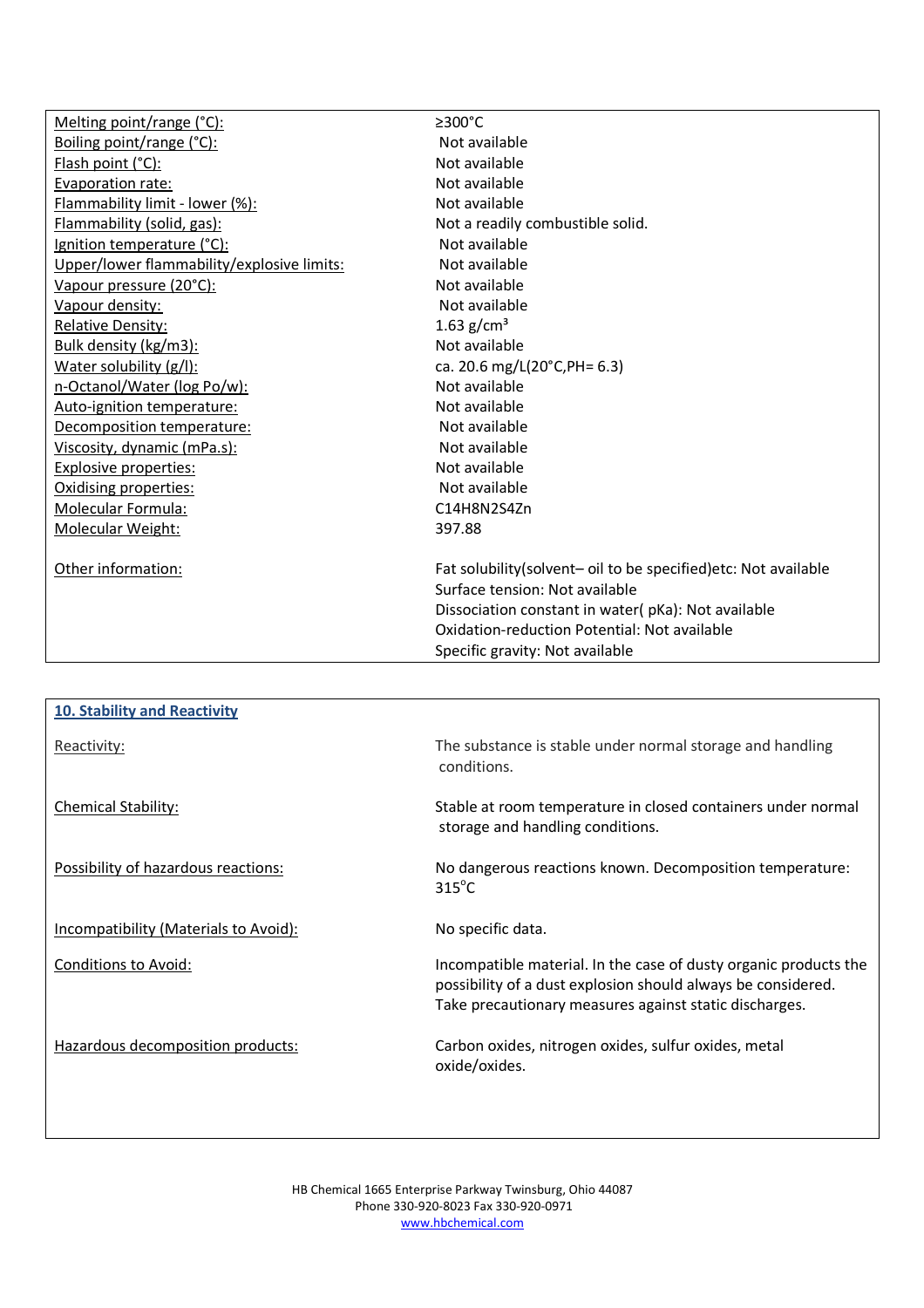| <b>11. Toxicological Information</b>        |                                                                                                                                |
|---------------------------------------------|--------------------------------------------------------------------------------------------------------------------------------|
| Toxicokinetics, metabolism and distribution |                                                                                                                                |
| Non-human toxikological data:               | Not available                                                                                                                  |
| Information on toxicological effects:       | Acute toxicity: LD50(Oral, Rat): 7500 mg/kg bw<br>LD50(Dermal, Rabbit): >7940 mg/kg bw<br>LC50(Inhalation, Rat): Not available |
| Skin corrosion/Irritation:                  | Not classified                                                                                                                 |
| Serious eye damage/irritation:              | Not classified                                                                                                                 |
| Respiratory or skin sensitization:          | May cause an allergic skin reaction.                                                                                           |
| Germ cell mutagenicity:                     | Not classified                                                                                                                 |
| Carcinogenicity:                            | Not classified                                                                                                                 |
| Reproductive toxicity:                      | Not classified                                                                                                                 |
| STOT- single exposure:                      | Not classified                                                                                                                 |
| STOT-repeated exposure:                     | Not classified                                                                                                                 |
| Aspiration hazard:                          | Not classified                                                                                                                 |

# **12. Ecological Information**

Toxicity:

| <b>Acute toxicity</b>               |     | Time | <b>Species</b> | <b>Method</b>       | <b>Evaluation</b> | <b>Remarks</b> |
|-------------------------------------|-----|------|----------------|---------------------|-------------------|----------------|
| LC50                                | N/A | 96h  | Fish           | OECD <sub>203</sub> | N/A               | N/A            |
| LC50                                | N/A | 48h  | Daphnia        | OECD <sub>202</sub> | N/A               | N/A            |
| EC50                                | N/A | 96h  | Algae          | OECD <sub>201</sub> | N/A               | N/A            |
| Persistence and degradability:      |     |      |                | Not available.      |                   |                |
| Bioaccumulative potential:          |     |      | Not available. |                     |                   |                |
| Not available.<br>Mobility in soil: |     |      |                |                     |                   |                |
| Results of PBT&vPvB assessment:     |     |      | Not available. |                     |                   |                |
| Other adverse effects:              |     |      |                | Not available.      |                   |                |

### **13. Disposal Considerations**

Waste treatment methods: Waste treatment methods: The material should be disposed of by incineration in a chemical incinerator in compliance with national and